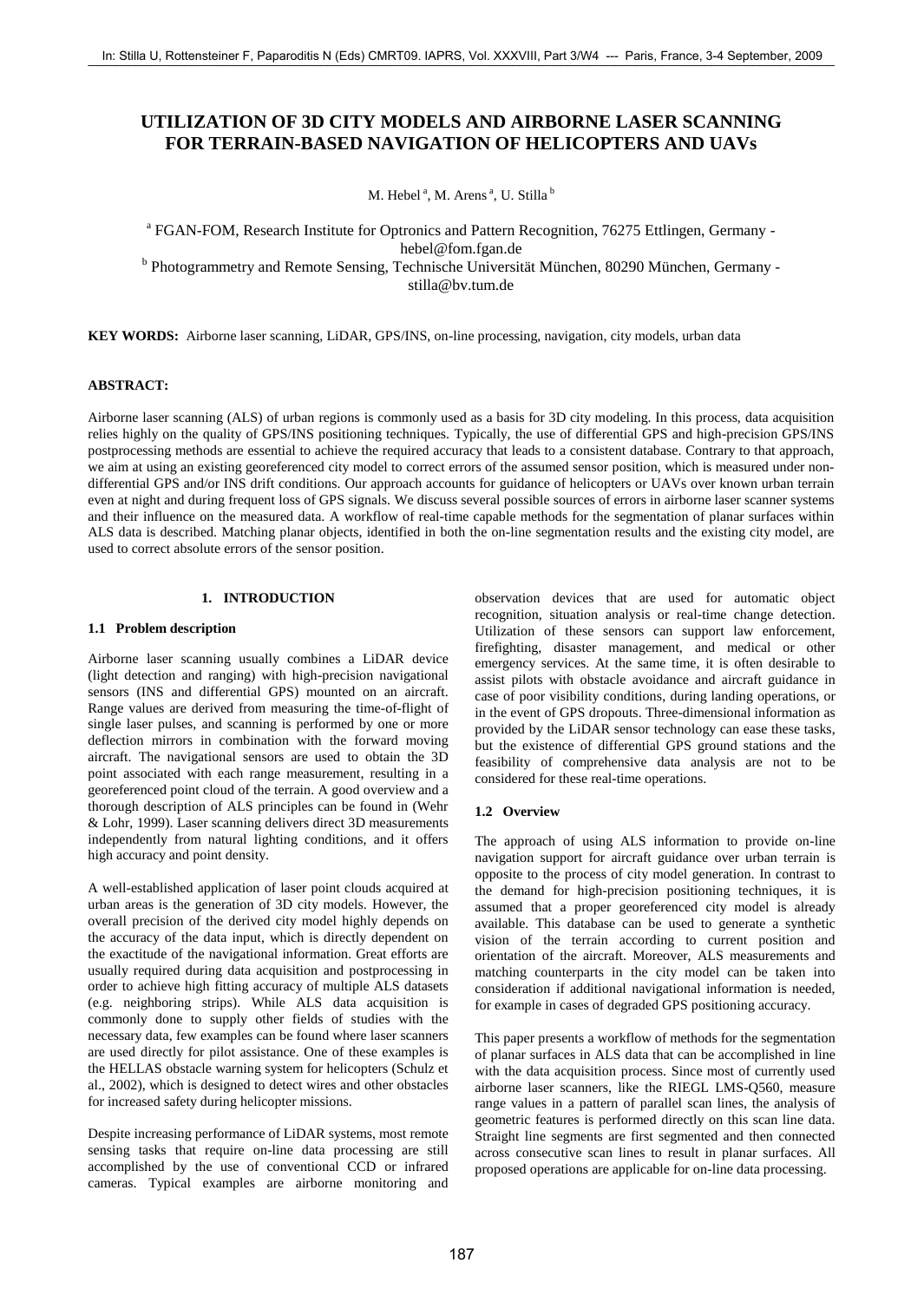Preparatory work regarding the existing database is required in order to exploit the on-line segmentation results in a pilot assistance system. A set of planar surfaces characterizing the urban terrain is needed for the later comparison (e.g. facades, rooftops). In our experiments, even this information originated from previously collected ALS data, which were recorded under optimal DGPS conditions, but it might as well be derived from any other existing city model.

Within our approach, we assume that INS navigation is continuously available and that we have an initial guess of the sensor position (e.g. from non-differential GPS). If we have to navigate through GPS dropouts, the positioning accuracy will degrade because of INS drift effects, but we can assume that the measured ALS data are still roughly aligned to the stored information. In addition to their position in 3D space, features like size and normal direction are assigned to all segmented planar patches, thus it is comparatively easy to find corresponding objects in the database. We use this information to achieve precise alignment between the measured ALS data and the existing city model, which finally enables us to correct the presumed sensor position.

## **1.3 Related work**

In recent years, airborne laser scanning systems have been explored by various scientists from different points of view. The complexity of ALS data acquisition leads to a number of potential error sources. Schenk (2001) and Filin (2003) address this problem and categorize different influences that should be considered. In addition to varying exactness of the navigational information sources, several systematic effects can lead to reduced point positioning accuracy. Exemplary limiting factors are scanning precision and range resolution of the specific laser scanning device. Other negative effects can be introduced by inaccurate synchronization of the system components. Considerable discrepancies are caused by mounting errors or disregarded lever arms (displacements between laser scanner, INS, and GPS antenna). Skaloud and Lichti (2006) approached this problem with a rigorous method to estimate the system calibration parameters such that 3D points representing a plane are conditioned to show best possible planarity. In order to use ALS within the scope of aircraft navigation, we presuppose that the sensor system has been calibrated beforehand.

Some procedures described in this paper are concerned with the segmentation of point clouds into planar surfaces. Many different methods regarding this topic can be found in literature. Some authors are interested in detecting even more kinds of objects like spheres, cylinders, or cones. Rabbani et al. (2007) describe two methods for registration of point clouds, in which they fit models to the data by analyzing least squares quality measures. Vosselman et al. (2004) use a 3D Hough transform to recognize structures in point clouds. Filin & Pfeifer (2006) propose a segmentation method that is based on cluster analysis in a feature space. Among all available approaches, the RANSAC algorithm (Fischler & Bolles, 1981) has several advantages to utilize in the shape extraction problem (Schnabel et al., 2006). We apply a RANSAC-based robust estimation technique to fit straight line segments to the scan line data. Moreover, an extension of this method is used to identify locally planar patches in the model data. The amount of outliers lets us distinguish between buildings and irregularly shaped objects like trees. Fundamental ideas on fast segmentation of range data into planar regions based on scan line analysis have been published by Jiang and Bunke (1994). Their algorithm 1880. Object Extraction For Street weak and the street of the Street of the Street of the Street of the Street of the Street of the Street of the Street of the Street of the Street of the Street of the Street of the Stre

divides each row of a range image into straight line segments which are combined in a region growing process. Despite the fact that we are considering continuously recorded scan lines instead of range images, we basically follow this approach during the on-line data analysis.

Several existing concepts of terrain-based navigation for aerial vehicles can be found, e.g. image based navigation (IBN), terrain-following radar (TFR), or terrain contour matching (TERCOM). Other than these methods, laser scanning is a comparatively new technique. Toth et al. (2008) propose the use of LiDAR for terrain navigation, as it provides distinct 3D measurements that can easily be used for exact comparison to previously recorded data. In their concept, the iterative-closestpoint algorithm (Besl & McKay, 1992) is chosen for surface matching. Instead of an ICP approach, we identify matching planar objects with regard to several geometric features (i.e. position, size, normal direction). Similar methods have demonstrated high performance for markerless TLS registration (Brenner et al., 2008). The problem of determining the transformation parameters is transferred to a system of linear equations that can be solved immediately.

### **2. EXPERIMENTAL SETUP**

Data used for this study were collected during a field campaign in 2008, using the sensor equipment that is briefly described in this section.

#### **2.1 Sensor carrier**

The sensors described below have been attached to a helicopter of type Bell UH-1D (Figure 1). Laser scanner and IMU are mounted on a common sensor platform at the side of the helicopter, which can be tilted to allow different perspectives, i.e. nadir or oblique view. In an operational system, the pilot must be able to react to upcoming dangers, e.g. during degraded visibility conditions. Therefore, an obliquely forward-looking sensor configuration was used in our experiments. The lever arms of the components in the system are known, and the correct bore-sight angles have been determined. Calibration of these parameters is not topic of this paper, suitable methods can be found in (Skaloud & Lichti, 2006).



Figure 1. Sensor carrier and sensor configuration.

### **2.2 Laser Scanner**

The RIEGL LMS-Q560 laser scanner makes use of the time-offlight distance measurement principle with a pulse repetition rate of 100 kHz. Opto-mechanical beam scanning provides single scan lines, where each measured distance can be georeferenced according to position and orientation of the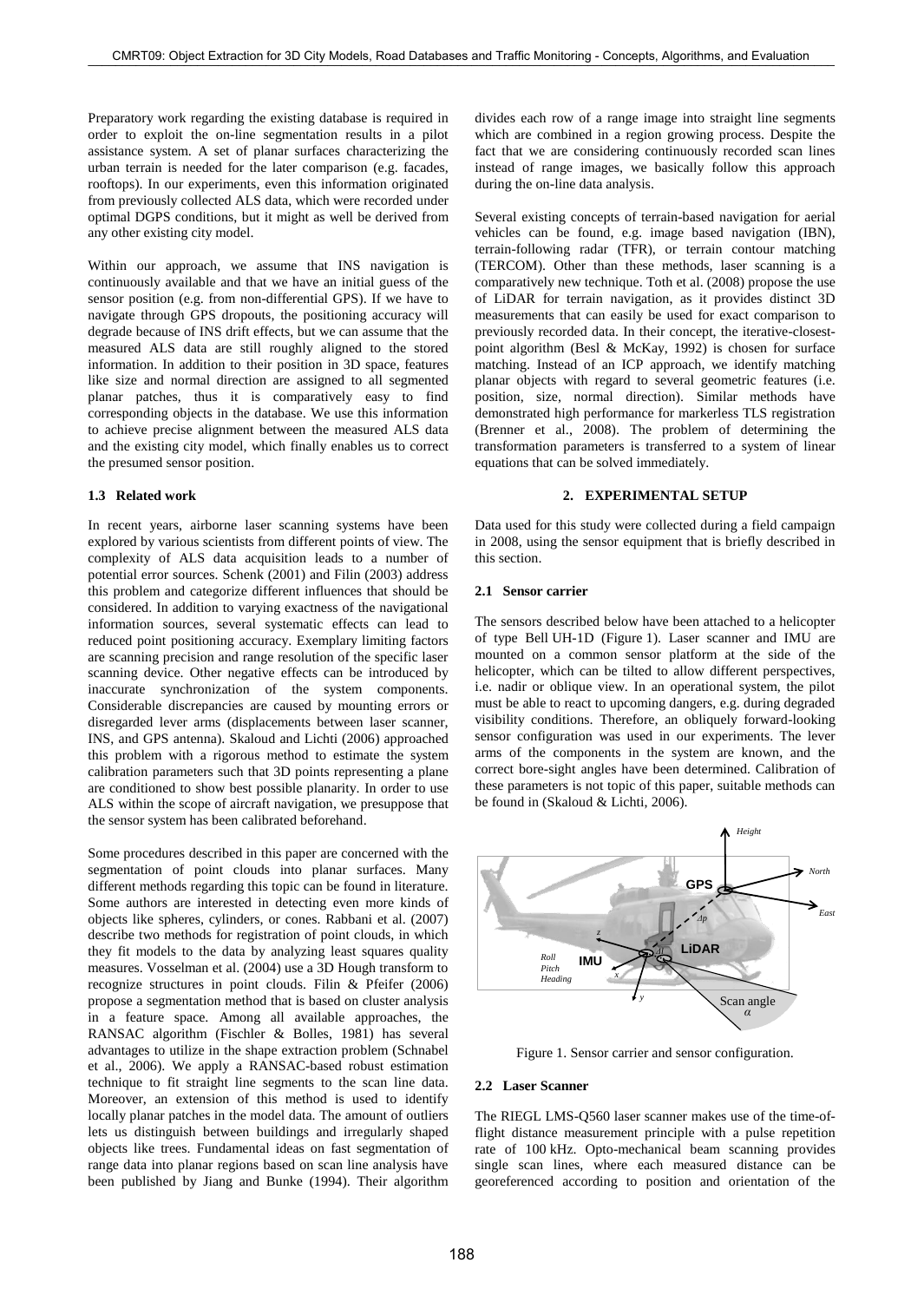sensor. Waveform analysis can contribute intensity and pulsewidth as additional features, but since we are mainly interested in fast acquisition and on-line processing of range measurements, we neglect full waveform analysis throughout this paper. Range *d* under scan angle *α* (Figure 1) is estimated corresponding to the first returning echo pulse as it can be found by constant fraction discrimination. Typically, each scan line covers a field of view of 60° with 1000 range measurements (*d*,*α*) that can be converted to 2D Cartesian coordinates (Figure 6). Navigational data are synchronously assigned to the range measurements for direct georeferencing.

### **2.3 Navigational sensor system**

The Applanix POS AV 410 comprises a GPS receiver and a gyro-based inertial measurement unit (IMU), which is the core element of the inertial navigation system (INS). The GPS data are used for drift compensation and absolute georeferencing, whereas the IMU determines accelerations with high precision. These data are transferred to the position and orientation computing system (PCS), where they are fused by a Kalman filter, resulting in position and orientation estimates for the sensor platform. In addition to the real-time navigation solution, specialized software can be used for accurate postprocessing of the recorded navigational data. Applanix POSPac MMS incorporates the use of multiple DGPS reference stations and the import of precise GPS ephemeris information. We consider this corrected navigation solution while generating an optimal database of the urban terrain.

# **3. USED METHODS AND DATA PROCESSING**

In this chapter, we distinguish two different operating modes of ALS data acquisition and processing. First, we assume that we have optimal settings for creation of an adequate database: the relevant urban area can be scanned several times from multiple aspects with a calibrated sensor, and data can be processed and optimized off-line. During this stage, we can resort to own differential GPS base stations or use according information, e.g. provided by the "Satellite Positioning Service of the German State Survey" (SAPOS). Under these conditions, the absolute measurement accuracy of an ALS system is typically in the order of one decimeter (Rieger, 2008).



Figure 2. Horizontal cross-section of a building in overlapping point clouds: (a) after INS/DGPS postprocessing, (b) using the real-time navigation solution.

In the second mode of ALS operation, the data is used for online navigation updates during helicopter missions. At this time, we expect non-differential GPS conditions, GPS dropouts, and loss of data points due to smoke, fog, or other negative influences. Figure 2 shows the accuracy that can be obtained in the different operating modes. ALS data in this example were acquired at a skew angle of 45 degree (forward-looking). The helicopter approached the same urban area from six different directions, and the resulting 3D points were combined into a single point cloud. Both illustrations depict the aggregated data within the horizontal cross-section of a building in the overlap area. Best accuracy as shown in Figure 2a results from a global optimization of the navigational data with the Applanix postprocessing software. In this example, the data of six DGPS ground stations were taken into account. Compared with this accuracy, discrepancies of several meters can occur if the realtime navigation solution is used (Figure 2b). This situation will even get worse in case of GPS dropouts.

## <span id="page-2-0"></span>**3.1 Automatic generation of an adequate database**

The intended utilization of LiDAR sensors for aircraft guidance does not require a highly detailed GIS. We limit the creation of a database to the extraction of planar patches in multi-aspect ALS point clouds of the relevant urban area. As mentioned before, these data should be collected under optimal conditions (Figure 2a). The combined complete 3D point cloud contains information concerning all facades and rooftops of buildings. A workflow of off-line processing methods is used to filter points and extract most of the planar objects. The respective flowchart is illustrated in Figure 3.



Figure 3. Flowchart of the model creation.

Merging of several multi-aspect ALS data sets results in an irregularly distributed 3D point cloud. We introduce a k-d tree data structure to handle automatic processing of these data. The search for nearest neighbors can be done very efficiently by using the tree properties to quickly eliminate large portions of the search space.

The subsequent segmentation method is intended to keep only those points that are most promising to represent parts of buildings. At first, we remove all ground points by applying a region growing technique in combination with a local analysis of height values. We search for sections of the point cloud in which the histogram of height values clearly shows a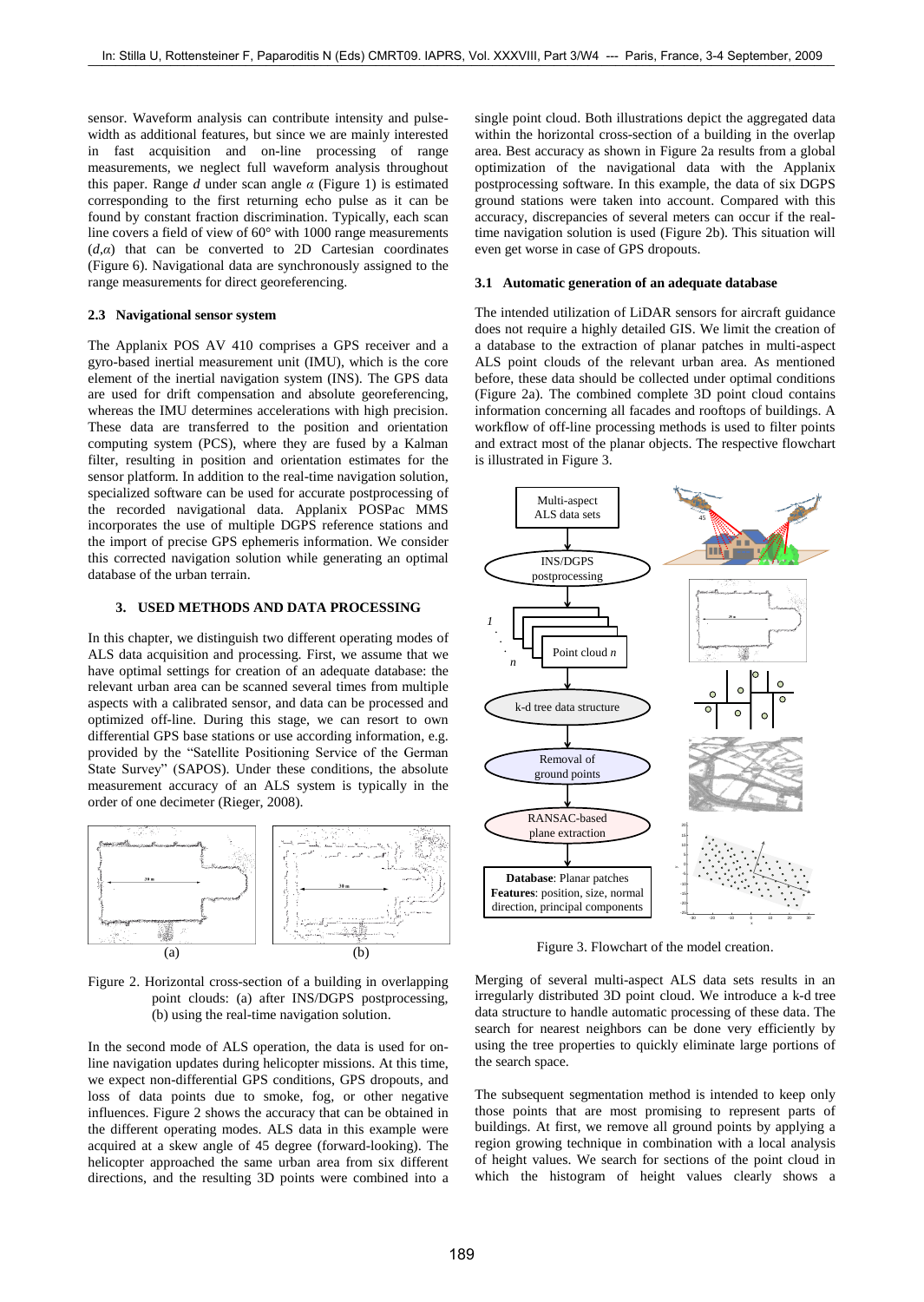multimodal distribution. There, laser points at ground level appear as the lowest distinct peak. Such positions are then used as seed points for the region growing procedure, which collects all points falling below a certain slope. The necessary search operations are accomplished by means of the k-d tree data structure. In general, this method may misclassify some points (e.g. inner courtyards), but this is negligible for our application. An overview of advanced methods for bare-earth extraction can be found in (Sithole & Vosselman, 2004).

The main step of the model creation is the extraction of planar features from the remaining 3D points. Remarkably, the applied segmentation method is almost identical to the algorithm used for detection of straight line segments in the scan line data, except for the terms line/plane and the different data structure. Similarly, geometric features of the extracted shapes have to be computed in both the model and the on-line results. These topics are described in sections [3.2](#page-3-0) and [3.4,](#page-4-0) respectively. Figure 4 gives an impression of the derived model data. The underlying point cloud is composed of four partial scans of the terrain (different aspects).



Figure 4. Partial view of the database (model) with ground level (blue) and identified planar patches (red).

### <span id="page-3-0"></span>**3.2 Scan line analysis of airborne LiDAR data**

During on-line processing, the analysis of geometric features is performed directly on the scan line data. Most parts of typical buildings will appear as local straight line segments in the 2D Cartesian representation, even if the airborne laser scanner is used in oblique configuration (Figure 1). The RANSAC technique is used to locally fit straight line segments to the scan line data. As mentioned in section [3.1,](#page-2-0) the algorithm described below can be modified to accomplish segmentation of planar surfaces in a 3D point cloud. This is simply done by replacing the scan line index with the k-d tree data structure, and by turning attention to 3D planes instead of 2D lines.

An overview of the proposed method is shown in Figure 5. Within each iteration step, we randomly select a position in the array *A* of scan line data points and try to fit a straight line segment to the neighboring data. The RANSAC technique provides a robust estimation of the line segment's parameters. If the fitted straight line is of poor quality, the data associated with the current position is assessed as clutter. Otherwise, we try to optimize the line fitting by looking for all data points that support the previously obtained line, which is done in steps [\(9\),](#page-3-1) [\(10\),](#page-3-2) and [\(11\).](#page-3-3) These steps actually represent a "line growing" algorithm. The local fitting of a straight line segment is repeated with the supporting points to get a more accurate result. The end points of each line segment can be found as the

<span id="page-3-9"></span><span id="page-3-8"></span><span id="page-3-4"></span>perpendicular feet of the two outermost inliers. Figure 6 shows detected straight lines for an exemplary scan line, depicted with a suitable color-coding according to the normal direction.



<span id="page-3-7"></span><span id="page-3-6"></span><span id="page-3-5"></span><span id="page-3-3"></span><span id="page-3-2"></span><span id="page-3-1"></span>Figure 5. Procedure for RANSAC-based shape extraction (example: detection of lines in a set of 2D points).



Figure 6. Detected straight line segments in a typical scan line.

### **3.3 Grouping of line segments**

The end points of each line segment are georeferenced to result in correct positioned straight 3D lines. In this section, we describe a procedure to connect coplanar line segments of consecutive scan lines. Let  $P_i$ ,  $P_j$ , and  $P_k$  be three of the four end points of two line segments in different scan lines. The distance of the fourth end point  $P_m$  to the plane defined by the three others is a measure of coplanarity. We define a distance  $d_p$ as the sum of all four possible combinations:

$$
d_p := \sum_{4} \frac{\left| \left( \boldsymbol{p}_i - \boldsymbol{p}_m \right)^T \left( \boldsymbol{p}_i - \boldsymbol{p}_j \right) \times \left( \boldsymbol{p}_i - \boldsymbol{p}_k \right) \right|}{\left\| \left( \boldsymbol{p}_i - \boldsymbol{p}_j \right) \times \left( \boldsymbol{p}_i - \boldsymbol{p}_k \right) \right\|}
$$
(3.1)

The algorithm to find corresponding line segments in a sequence of scan lines can be summarized as follows: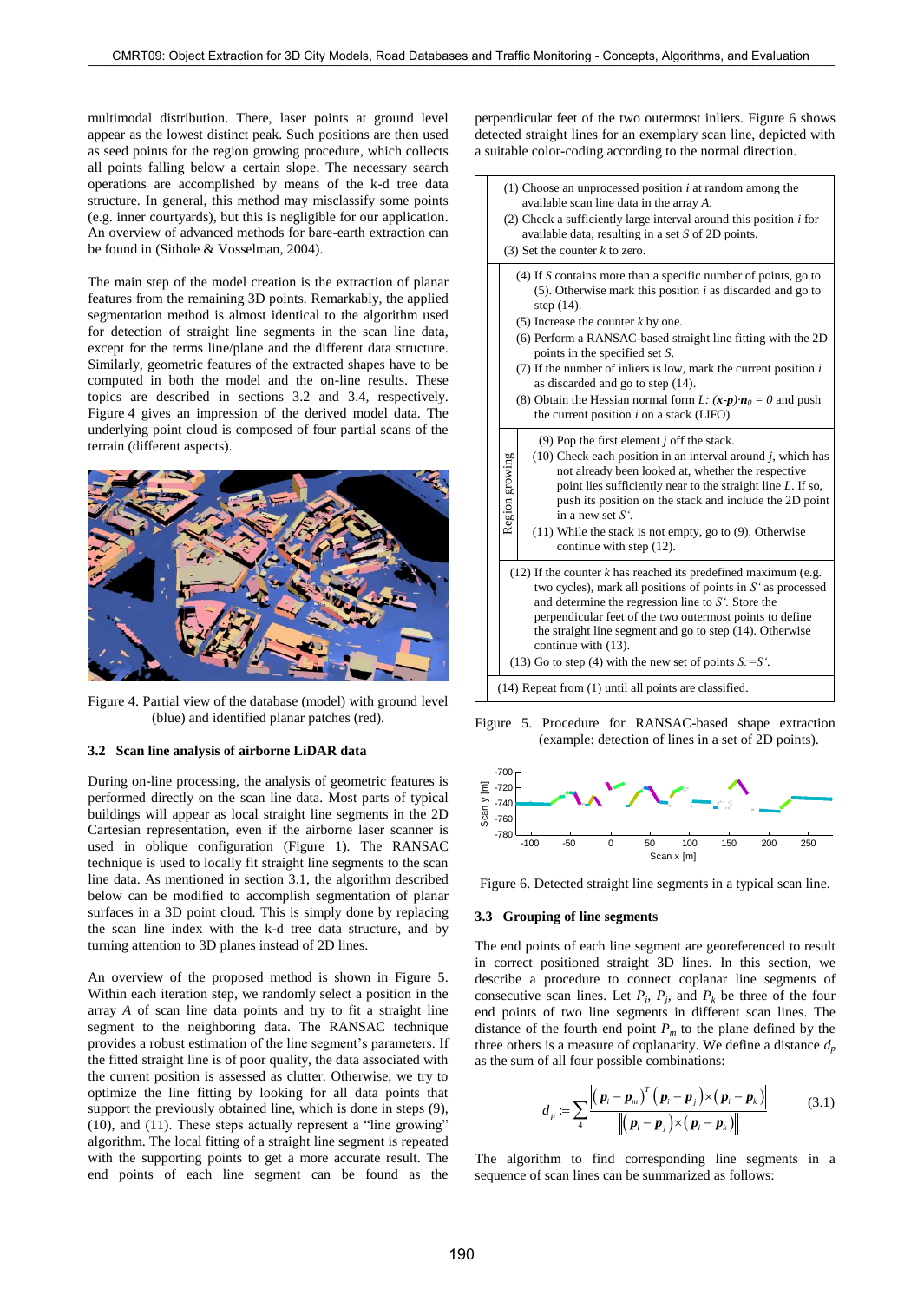- <span id="page-4-3"></span>(1) Select the next line segment *a* in the current scan line.
- (2) Set the label of *a* to a new and increasing labeling number.
- (3) Successively compare line segment *a* to each line segment *b* of several previous scan lines. If Euclidean distances, disparity of normal direction, and the measure of coplanarity  $d_p$  are found to be smaller than predefined thresholds, go to ste[p \(4\).](#page-4-1) Otherwise go to step [\(5\).](#page-4-2)
- <span id="page-4-1"></span>(4) Set the label of *a* to that of *b*.
- <span id="page-4-2"></span>(5) Continue with [\(1\)](#page-4-3) until all line segments *a* are processed.

The above steps summarize the main ideas of our method. In fact, we apply an extended two-pass approach to improve detection of connected components. More details on this topic can be found in (Hebel & Stilla, 2008). Figure 7 illustrates the procedure. First, each line segment is initialized with a unique label. Coplanar line segments that are found to lie near to each other are linked together by labeling them with a common labeling number. This process is repeated until all new line segments are labeled. Surfaces are represented by the emerging clusters of line segments with the same label (Figure 8).



Figure 7. Illustration of scan line grouping.



Figure 8. Result of scan line grouping for measured ALS data.

### <span id="page-4-0"></span>**3.4 Feature extraction**

Each cluster of connected straight line segments can be characterized by a set of features which are described in this section. For a given cluster of connected line segments, let *C* denote the set of associated 3D data points. The centroid of *C* can be computed as the sum of all points divided by their number, and *C* can be translated towards the origin:

$$
\overline{c} = \frac{1}{n} \sum_{i=1}^{n} c_i, \qquad C_0 := C - \overline{c}
$$
 (3.2)

The eigenvectors of the covariance matrix  $C_0^t C_0$  are the principal components of *C*. The normal direction  $n_0$  is given as the normalized eigenvector that corresponds to the smallest

eigenvalue. The value of the smallest eigenvalue  $\lambda_0$  of the covariance matrix, divided by the number of points, is influenced by the curvature and the scatter of *C*. If it is near zero, this indicates a planar surface. The features used to identify matching surfaces in the model data and the results of scan line analysis are: centroid, normal direction, and the normalized eigenvalues of the covariance matrix. These features can even be used to classify and remove irregularly shaped surfaces, e.g. the ground level in Figure 8.

### **3.5 Registration of ALS and model data**

Even without considering terrain-based navigation, we assume that the sensor position is known approximately with standard GPS accuracy. In case of GPS dropouts, the IMU drift will not distort the positioning exactness dramatically. The relative accuracy provided by the INS measurements still ensures consistent ALS measurements over limited periods of time, depending on the quality of the INS system. In some situations, the absolute navigational accuracy needs to be improved. Examples are low-altitude flights of helicopters at night or preparation of landing approaches during rescue missions at urban areas.

If the helicopter is equipped with a LiDAR sensor, ALS data can be collected for several seconds in order to scan the urban area in front of the helicopter (Figure 8). Surfaces that are instantaneously detected in these data can be compared and matched to the existing database of the terrain (Figure 4). The features that are used to establish links have been described in section [3.4.](#page-4-0) First, the displacement of the centroids has to fall below a maximum distance. Second, the angle between the normal directions should be small (e.g.  $\lt 5^\circ$ ). Third, the normalized eigenvalues of the covariance matrix  $C_0^t C_0$  should be similar. Large planes are likely to be subdivided into dissimilar parts, but we are not interested in finding counterparts to all planes. It is sufficient to have some (e.g. 20) correct assignments. Figure 9 illustrates an exemplary pair of associated surfaces. The offset in position and orientation indicates the inaccuracy of the navigational data.



Figure 9. A pair of corresponding planes in model *M* and currently acquired ALS data *D*.

In this section, we determine a rigid transformation  $(R,t)$  to correct these discrepancies. Let  $E_M$  denote the planar surface of the model *M* that is associated with the plane  $E<sub>D</sub>$  in the currently collected ALS data *D*. The respective Hessian normal form of these planes is given by the centroids and the normal directions  $n_{\text{M}}$ ,  $n_{\text{D}}$  (Figure 9). Since both planes should be identical after registration, the centroid of  $E<sub>D</sub>$  should have zero distance to  $E<sub>M</sub>$ . Moreover, the two normal vectors should be equivalent if they are normalized to the same half space. In addition to these conditions, we can assume that errors of orientation will not exceed the range of  $\pm 5^{\circ}$ . That enables us to linearize the equations: